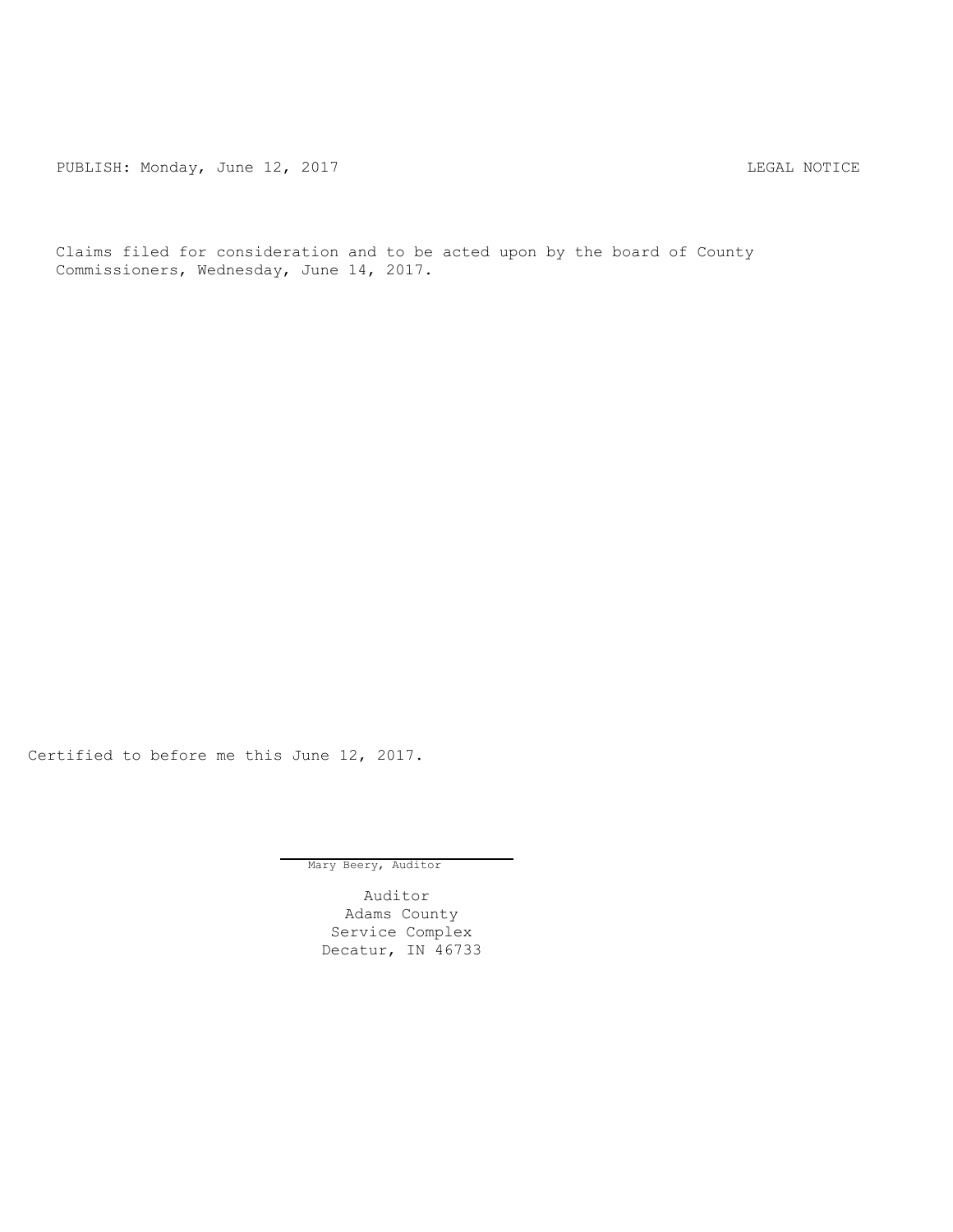

## **Claims Docket for Newspaper Adams County, Indiana**

## For Period: **5/10/2017** to **5/30/2017**

*313 W. Jefferson St. Decatur, IN 46733 (219) 724-2600*

Date Claims to be Paid: **6/14/2017**

| <b>Vendor</b>                        | Amount    | <b>Vendor</b>                            | <u>Amount</u> |
|--------------------------------------|-----------|------------------------------------------|---------------|
| Adams County Council On Aging, Inc.  | 2,200.00  | Adams Memorial Hospital                  | 33,931.25     |
| Indiana Michigan Power               | 394.36    | Appraisal Research Corporation           | 6,992.18      |
| Arnold Lumber Co., Inc.              | 136.97    | <b>Berne Witness</b>                     | 8.96          |
| Suburban Propane LP                  | 55.00     | <b>Charles Bowers</b>                    | 2,333.33      |
| Cintas Location #338                 | 54.35     | Clarke Mosquito Control Products         | 3,922.65      |
| Decatur Hardware & Rental            | 105.85    | <b>Complete Printing Service</b>         | 726.00        |
| Decatur Daily Democrat               | 1,382.61  | <b>Decatur Dental Services</b>           | 163.80        |
| Decatur Police Department            | 99.44     | Decatur Postmaster                       | 225.00        |
| Everett Refrigeration & Electric     | 525.00    | Fleming Excavating, Inc.                 | 41,807.26     |
| Geneva Police Department             | 56.00     | Gordon Food Service                      | 4,435.86      |
| Grimm's Auto                         | 548.88    | <b>Heller Nursery</b>                    | 69.52         |
| <b>Innovative Concepts</b>           | 4,213.44  | Joe Spaulding                            | 18.48         |
| Kiess Electric                       | 346.00    | Lehman Feed Mill                         | 329.55        |
| Mark S. Gresla, MD                   | 420.25    | Monroe Trophy                            | 39.50         |
| Monroe Water Department              | 162.67    | Park Center, Inc.                        | 864.00        |
| Plumley Farm Drainage                | 337.58    | Rhonda L. McIntosh                       | 150.92        |
| Roto-Rooter                          | 200.00    | Selking International                    | 109.31        |
| Top Supply Company LLP               | 16.20     | Treasurer of Adams County                | 108.66        |
| Wemhoff Land Surveying, Inc          | 1,843.50  | West Payment Center                      | 1,098.52      |
| Miller, Burry & Brown, P.C.          | 393.75    | Swiss City Veterinary Clinic             | 190.00        |
| Adams County Highway Department      | 1,392.97  | Imi Irving Material, Inc.                | 1,266.64      |
| Adams County Automotive Supply, Inc. | 5.94      | Paul Norr                                | 119.00        |
| Jay County REMC                      | 56.43     | Mary Beery                               | 151.36        |
| Don Myers Plumbing                   | 94.55     | Decatur Fire Department                  | 115.52        |
| Michael M. Mahan                     | 20.00     | <b>Richard Clutter</b>                   | 20.00         |
| Chad W. Sprunger                     | 990.41    | Zurcher's Best-One Tire & Auto Care, Inc | 39.90         |
| S & S /Shambaugh & Son, Inc.         | 760.00    | Kristina Nichols                         | 25.08         |
| Arthur J. Booth                      | 20.00     | <b>Expert Transmission</b>               | 3,200.21      |
| Hometown Health Care                 | 2,237.41  | Harvest Land Co-op                       | 4,595.59      |
| Adams County Truck Repair, Inc.      | 49.50     | Beth A. Webber                           | 882.24        |
| Leslie W. Marckel                    | 20.00     | Indiana County Surveyor's Association    | 50.00         |
| VoMac Trucks Sales & Service         | 45.00     | Michael G. Werling                       | 585.00        |
| Connie Ellenberger                   | 135.52    | Troyer's Market LLC                      | 5,968.64      |
| Powerphone, Inc.                     | 229.00    | S & S Worldwide, Inc.                    | 112.97        |
| Dawn Grimm                           | 19.01     | McKesson Medical - Surgical              | 354.98        |
| <b>Uricks Trucking</b>               | 3,485.76  | Grainger                                 | 24.53         |
| Bi-County Services, Inc              | 3,276.00  | Barnes & Thornburg                       | 7,178.50      |
| Deborah A. Schantz                   | 349.55    | Dell Marketing L.P.                      | 45,934.03     |
| Daniel J. Michaels                   | 20.00     | <b>Stationair's Express</b>              | 1,124.98      |
| Karla Marbach                        | 57.45     | Schwartz Steel LLC                       | 4.50          |
| Plak Smacker                         | 301.72    | Chad Kukelhan                            | 111.76        |
| FlexPAC                              | 1,703.00  | Joe H Construction                       | 2,071.41      |
| RICOH USA, INC.                      | 24.69     | Commonwealth Engineers, Inc.             | 2,956.84      |
| Decatur Ace Hardware                 | 283.85    | WM Imaging Solutions, Inc.               | 71.79         |
| K-Tech Specialty Coatings Inc.       | 11,701.72 | First Response                           | $8.00\,$      |
| Data Strategy                        | 24,490.42 | O'Reilly Auto Parts                      | 12.98         |
| William Grimm                        | 48.50     | Brenda Alexander                         | 126.49        |
| Purdue CES Education Fund            | 19.38     | Kevin Nussbaum                           | 20.00         |